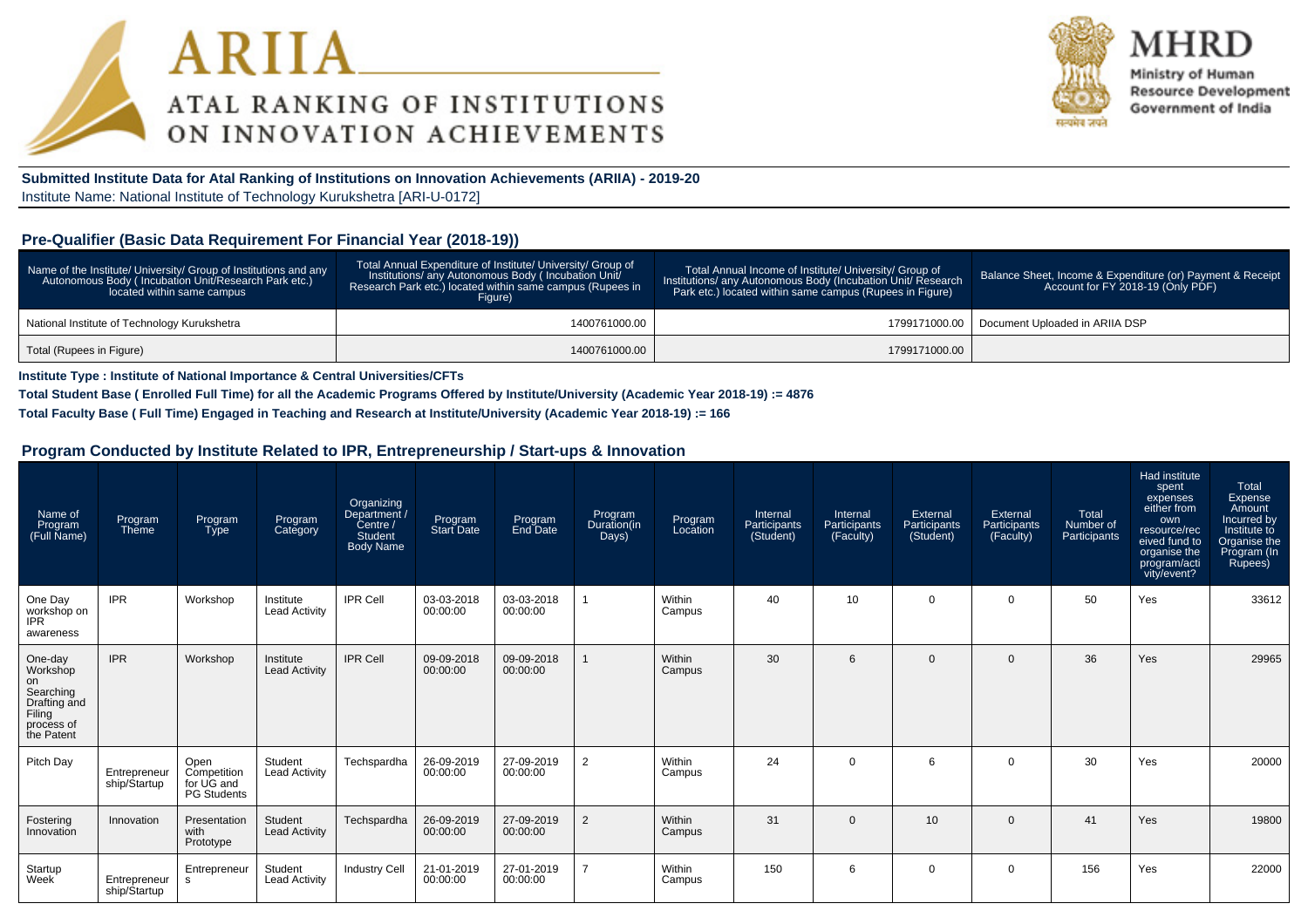|                  |                              |                          | Program Conducted by Institute Related to IPR, Entrepreneurship / Start-ups & Innovation |                      |                        |                        |                  |    |  |    |     |       |
|------------------|------------------------------|--------------------------|------------------------------------------------------------------------------------------|----------------------|------------------------|------------------------|------------------|----|--|----|-----|-------|
| <b>Bplan</b>     | Entrepreneur<br>ship/Startup | Enterpreneur<br>ship     | Student<br><b>Lead Activity</b>                                                          | <b>Industry Cell</b> | 26-10-2018<br>00:00:00 | 26-10-2018<br>00:00:00 | Within<br>Campus | 60 |  | 62 | Yes | 25000 |
| Future CEO       | Entrepreneur<br>ship/Startup | Soft Skill<br>Developmen | Student<br>Lead Activity                                                                 | <b>Industry Cell</b> | 26-10-2018<br>00:00:00 | 27-10-2018<br>00:00:00 | Within<br>Campus | 50 |  | 51 | Yes | 23000 |
| Young<br>Leaders | Innovation                   | Innovation               | Student<br><b>Lead Activity</b>                                                          | <b>Industry Cell</b> | 28-10-2018<br>00:00:00 | 28-10-2018<br>00:00:00 | Within<br>Campus | 50 |  | 52 | Yes | 19000 |

# Participation / Representation of Students and (or) Faculties in Events / Programs related to IPR, entrepreneurship / Start-ups & Innovation organized by repute external<br>institutions or agencies at national or internationa

| Name of<br>Program<br>(Full Name)                                                     | Program<br><b>Theme</b>       | Program<br><b>Type</b> | Organizing<br>Agency /<br>Institute<br>Name        | Organizing<br><b>Agency Type</b> | Program<br><b>Start Date</b> | Program<br>End Date    | Program<br>Duration(in<br>Days) | Participants<br>(Students) | Participants<br>(Faculty) | Total<br>Number of<br>Participants | Awards/Rec<br>ognitions/Ac<br>hievements | Award /<br>Position /<br>Recognition<br>Secured | Title of<br>Innovation /<br>Start-up<br>Secured the<br>Award /<br>Recognition | Had institute<br>spent<br>expenses<br>either from<br>own<br>resource/rec<br>eived fund<br>towards<br>sending<br>delegation to<br>participate/re<br>present the<br>program/acti<br>vity/event? | Total<br>Expense<br>Amount<br>Incurred by<br>Institute? (In<br>Rupees) |
|---------------------------------------------------------------------------------------|-------------------------------|------------------------|----------------------------------------------------|----------------------------------|------------------------------|------------------------|---------------------------------|----------------------------|---------------------------|------------------------------------|------------------------------------------|-------------------------------------------------|-------------------------------------------------------------------------------|-----------------------------------------------------------------------------------------------------------------------------------------------------------------------------------------------|------------------------------------------------------------------------|
| Awareness<br>programme<br>for<br>Entrepreneur<br>ial and<br>Managerial<br>development | Entrepreneur<br>ship/\$tartup | Awareness<br>programme | <b>MSME</b><br>Developmen<br>t Institute<br>Karnal | Govt.<br>Agency<br>(Central)     | 20-08-2019<br>00:00:00       | 20-08-2019<br>00:00:00 |                                 | υ                          | $\sim$<br>∠               | 2                                  | <b>No</b>                                | $\sim$ $\sim$                                   | $\cdots$                                                                      | Yes                                                                                                                                                                                           | 2000                                                                   |

#### **Courses on Innovation, IPR and Entrepreneurship Development Offered During the Academic Period 2018-19**

| Title of Course/Subject<br>Offered | Program Theme            | Type of Course    | Level of Course | <b>Program Start</b><br>Date | Program End<br>Date <sup>1</sup> | Program<br><b>Duration</b> (in<br>Days) | Mode of Delivery | <b>Total Enrolment</b><br>Number | Total Number of<br><b>Students</b><br>Completed | <b>Total Numbers of</b><br>Contact Hours of<br>Course |
|------------------------------------|--------------------------|-------------------|-----------------|------------------------------|----------------------------------|-----------------------------------------|------------------|----------------------------------|-------------------------------------------------|-------------------------------------------------------|
| Enterpreneurship                   | Entrepreneurship/Startup | Full time Program | Bachelor        | 27-12-2018<br>00:00:00       | 24-05-2019<br>00:00:00           | 148                                     | Offline          | ಕು                               | 80 <sub>1</sub>                                 | 32                                                    |

#### **Innovation, Pre-Incubation & Incubation Centre/Facilities exists in campus**

| Name of Centre | Type of Facility | Year of Facility<br>Creation | <b>Facility Location /</b><br>Address | <b>Facility Incharge</b> | Carpet Area of Facility | Had institute spent expenses either<br>from own resource/received fund<br>towards Establishment/Operation of<br><b>Pre-Incubation &amp; Incubation</b><br>Centre/Facilities? | Had institute Generated Income either from<br>Services Offered by Pre-Incubation &<br><b>Incubation Centre/Facilities?</b> |
|----------------|------------------|------------------------------|---------------------------------------|--------------------------|-------------------------|------------------------------------------------------------------------------------------------------------------------------------------------------------------------------|----------------------------------------------------------------------------------------------------------------------------|
|----------------|------------------|------------------------------|---------------------------------------|--------------------------|-------------------------|------------------------------------------------------------------------------------------------------------------------------------------------------------------------------|----------------------------------------------------------------------------------------------------------------------------|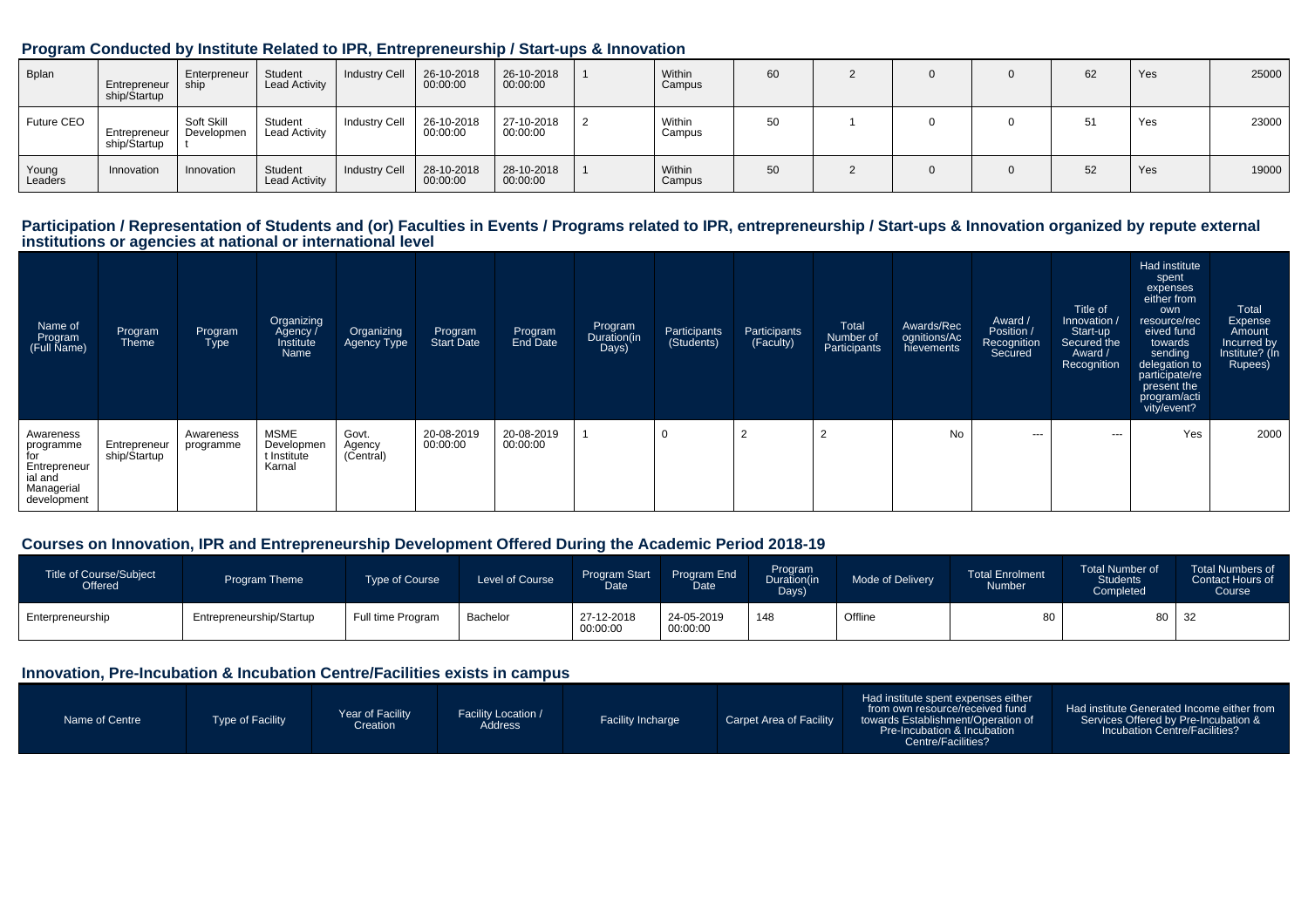#### **Innovation, Pre-Incubation & Incubation Centre/Facilities exists in campus**

| Innovation and Incubation<br>Centre | IPR Cell / Patent<br>Facilitation Unit / | 2017 | <b>CCN Building NIT</b><br>Kurukshetra | Facility<br>Incharge          | Dr.<br>Chhagan      | 600 Sq. Ft. | Yes                                       |        | Yes                                                                                                                                    |
|-------------------------------------|------------------------------------------|------|----------------------------------------|-------------------------------|---------------------|-------------|-------------------------------------------|--------|----------------------------------------------------------------------------------------------------------------------------------------|
|                                     | <b>Technology Transfer</b><br>Centre     |      |                                        | Name                          | Charan              |             | <b>Annual Capital</b>                     | 100000 | Total Annual Income<br>0 <sub>1</sub>                                                                                                  |
|                                     |                                          |      |                                        | Facility<br>Incharge          | chhagan.<br>charan@ |             | Expenditure (In<br>Rupees)                |        | from Training and<br><b>Skill Development</b><br>Services (In Rupees)                                                                  |
|                                     |                                          |      |                                        | Email                         | nitkkr.ac.i<br>n.   |             |                                           |        | $\overline{0}$<br><b>Total Annual Income</b>                                                                                           |
|                                     |                                          |      |                                        |                               | 01744233<br>414     |             | Annual                                    |        | from (Technical and<br><b>Business) Mentoring</b><br>Services (In Rupees)                                                              |
|                                     |                                          |      |                                        | Facility<br>Incharge<br>Phone |                     |             | Operational<br>Expenditure (In<br>Rupees) |        | <b>Total Annual Income</b><br>$\overline{0}$<br>from Office Space<br>and Rental Services<br>to Start-<br>ups/Innovators (In<br>Rupees) |

#### **Grants / Funds Received by Pre-Incubation & Incubation Centre / Facilities exists in Campus**

| Name of Centre                   | Source of Grant / Fund          | Agency Name | Agency Type | Had Received Grants / Funds by Pre-<br>Incubation & Incubation Centre /<br><b>Facilities exists in Campus?</b> | Total Grants / Funds Received by<br>Pre-Incubation & Incubation Centre /<br>Facilities exists in Campus (In<br>Rupees) |
|----------------------------------|---------------------------------|-------------|-------------|----------------------------------------------------------------------------------------------------------------|------------------------------------------------------------------------------------------------------------------------|
| Innovation and Incubation Centre | Institute's Own Fund / Resource | $--$        | $- - -$     | No                                                                                                             | $- - -$                                                                                                                |

#### **Idea / Prototype / Innovation have received Grant / funding from Pre-Incubation / Incubation Centre / Facilities**

| Name of Idea / POC /<br>Innovation / Prototype<br>Received Funding / Grant<br>from Centre | Name of Centre                      | Stage of Innovation<br>(TRL Stage)                                                                             | Innovation<br>Developed by | Year of Innovation /<br><b>Project Started</b> | Type of Innovation                                                                                                                     | <b>Current Status Pre-</b><br>Incubation/Incubati<br>on Support<br>Received | Current Status of<br>Innovation, Stage<br>of TRL it has<br>reached                                             | Had Centre/institute<br>provided any<br>Financial support<br>(either own<br>resource or fund<br>received from<br>agencies) in terms<br>of Seed Grant/Fund<br>Support to Idea /<br>Prototype /<br>Innovations<br>Development<br>during the financial<br>period 2018-19 | Had the<br>Idea/Prototype/Inno<br>vations raised any<br>Seed fund/Angel<br>Investment/VC<br>during the period of<br>receiving pre-<br>incubation/incubatio<br>n support at your<br>Pre-<br>incubation/incubatio<br>n or institute during<br>the financial period<br>2018-19 | Had the Incubation<br>Centre/institute<br>received any<br>income/revenue<br>from<br>Idea/Prototype/Inno<br>vations for the pre-<br>incubation/incubatio<br>n support and the<br>services offered by<br>Pre-<br>incubation/incubatio<br>n or institute during<br>the financial period<br>2018-19? |
|-------------------------------------------------------------------------------------------|-------------------------------------|----------------------------------------------------------------------------------------------------------------|----------------------------|------------------------------------------------|----------------------------------------------------------------------------------------------------------------------------------------|-----------------------------------------------------------------------------|----------------------------------------------------------------------------------------------------------------|-----------------------------------------------------------------------------------------------------------------------------------------------------------------------------------------------------------------------------------------------------------------------|-----------------------------------------------------------------------------------------------------------------------------------------------------------------------------------------------------------------------------------------------------------------------------|--------------------------------------------------------------------------------------------------------------------------------------------------------------------------------------------------------------------------------------------------------------------------------------------------|
| Vehicle Speed Limiter<br>(VEGAM)                                                          | Innovation and<br>Incubation Centre | TRL 1 : Basic<br>research. Principles<br>postulated and<br>observed but no<br>experimental proof<br>available. | Faculty                    | 2018                                           | IP / Patented<br>Technology<br>No<br>Applie<br>d for<br>Patent<br>Patent<br>Applica<br>tion No<br>Year of<br>Patent<br>Applica<br>tion | Still Under<br>Development<br>Process                                       | TRL 1 : Basic<br>research. Principles<br>postulated and<br>observed but no<br>experimental proof<br>available. | Yes<br><b>Total Seed</b><br>Grant/Fund<br>Amount<br>Disbursed to<br>above<br>Idea/Prototype/I<br>nnovations<br>Development by<br>Centre (In<br>Rupees)<br>10330                                                                                                       | No                                                                                                                                                                                                                                                                          | <b>No</b>                                                                                                                                                                                                                                                                                        |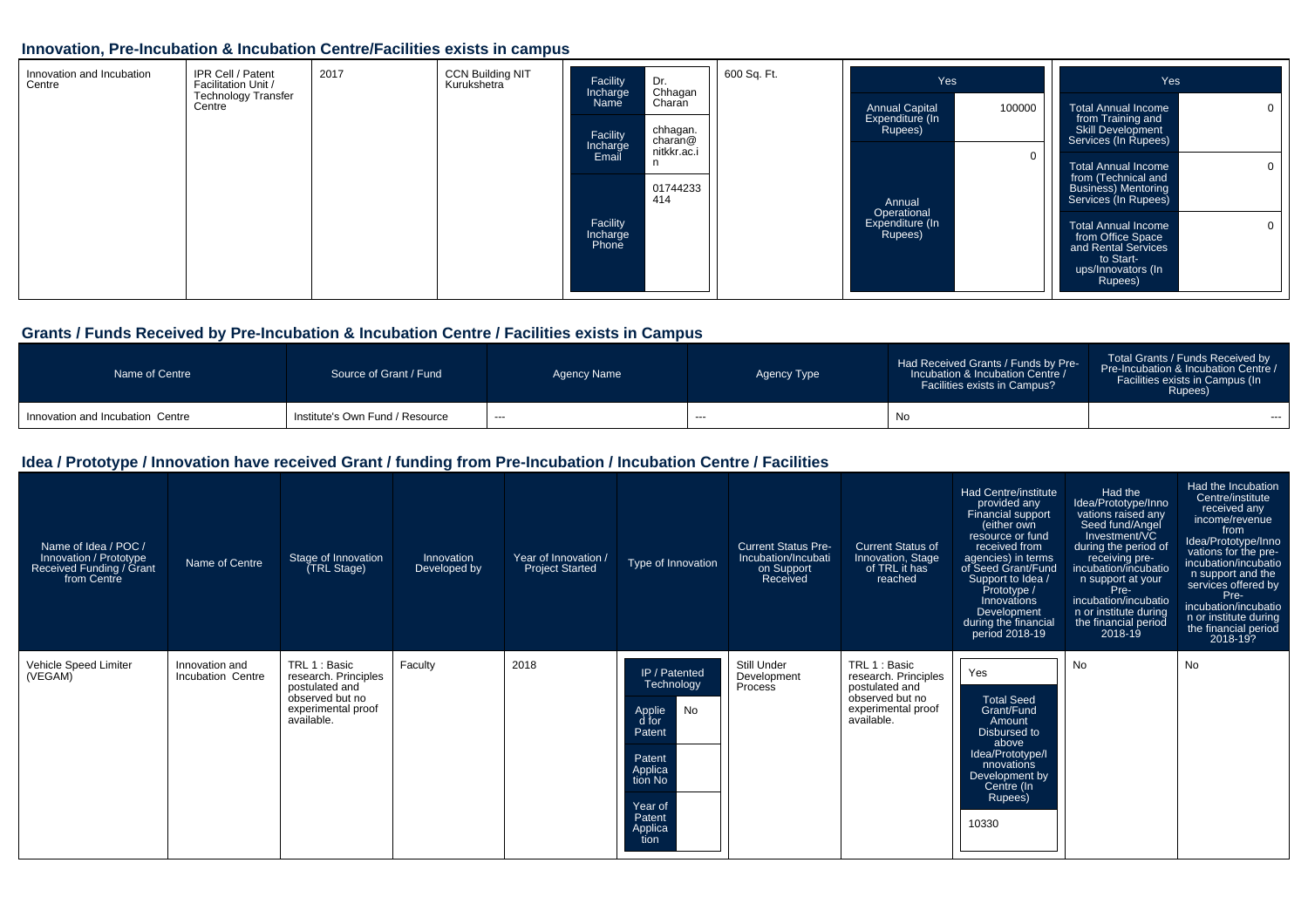#### **Idea / Prototype / Innovation have received Grant / funding from Pre-Incubation / Incubation Centre / Facilities**

| Name of Idea / POC /<br>Innovation / Prototype<br>Received Funding / Grant<br>from Centre | Name of Centre                      | Stage of Innovation<br>(TRL Stage)                                                                             | Innovation<br>Developed by | Year of Innovation /<br><b>Project Started</b> | Type of Innovation                      |      | <b>Current Status Pre-</b><br>Incubation/Incubati<br>on Support<br>Received |                                               | <b>Current Status of</b><br>Innovation, Stage<br>of TRL it has<br>reached | Had Centre/institute<br>provided any<br>Financial support<br>(either own<br>resource or fund<br>received from<br>agencies) in terms<br>of Seed Grant/Fund<br>Support to Idea /<br>Prototype /<br>Innovations<br>Development<br>during the financial<br>period 2018-19 | Had the<br>Idea/Prototype/Inno<br>vations raised any<br>Seed fund/Angel<br>Investment/VC<br>during the period of<br>receiving pre-<br>incubation/incubatio<br>n support at your<br>Pre-<br>incubation/incubatio<br>n or institute during<br>the financial period<br>2018-19 | Had the Incubation<br>Centre/institute<br>received any<br>income/revenue<br>from<br>Idea/Prototype/Inno<br>vations for the pre-<br>incubation/incubatio<br>n support and the<br>services offered by<br>Pre-<br>incubation/incubatio<br>n or institute during<br>the financial period<br>2018-19? |
|-------------------------------------------------------------------------------------------|-------------------------------------|----------------------------------------------------------------------------------------------------------------|----------------------------|------------------------------------------------|-----------------------------------------|------|-----------------------------------------------------------------------------|-----------------------------------------------|---------------------------------------------------------------------------|-----------------------------------------------------------------------------------------------------------------------------------------------------------------------------------------------------------------------------------------------------------------------|-----------------------------------------------------------------------------------------------------------------------------------------------------------------------------------------------------------------------------------------------------------------------------|--------------------------------------------------------------------------------------------------------------------------------------------------------------------------------------------------------------------------------------------------------------------------------------------------|
|                                                                                           | <b>Principal Innovator</b>          |                                                                                                                |                            |                                                |                                         |      |                                                                             |                                               |                                                                           |                                                                                                                                                                                                                                                                       |                                                                                                                                                                                                                                                                             |                                                                                                                                                                                                                                                                                                  |
|                                                                                           |                                     | Name                                                                                                           |                            | <b>Type</b>                                    |                                         |      | Gender                                                                      |                                               |                                                                           | Email                                                                                                                                                                                                                                                                 |                                                                                                                                                                                                                                                                             | Contact                                                                                                                                                                                                                                                                                          |
|                                                                                           | T. Lokesh                           |                                                                                                                |                            | Student                                        |                                         | Male |                                                                             |                                               |                                                                           | tangella.lokesh@gmail.com                                                                                                                                                                                                                                             | 9491387394                                                                                                                                                                                                                                                                  |                                                                                                                                                                                                                                                                                                  |
|                                                                                           | <b>Co-Innovator</b>                 |                                                                                                                |                            |                                                |                                         |      |                                                                             |                                               |                                                                           |                                                                                                                                                                                                                                                                       |                                                                                                                                                                                                                                                                             |                                                                                                                                                                                                                                                                                                  |
|                                                                                           |                                     | Name                                                                                                           |                            | <b>Type</b>                                    |                                         |      | Gender                                                                      |                                               |                                                                           | Email                                                                                                                                                                                                                                                                 |                                                                                                                                                                                                                                                                             | Contact                                                                                                                                                                                                                                                                                          |
|                                                                                           | K. Deva Kishore                     |                                                                                                                |                            | Student                                        |                                         | Male |                                                                             |                                               |                                                                           | k.devakishore@gmail.com                                                                                                                                                                                                                                               | 9030934935                                                                                                                                                                                                                                                                  |                                                                                                                                                                                                                                                                                                  |
| <b>Neural Vision Obstacle</b><br>recognition and warning<br>system for visually impaired  | Innovation and<br>Incubation Centre | TRL 1 : Basic<br>research. Principles<br>postulated and<br>observed but no<br>experimental proof<br>available. | Faculty and<br>Student     | 2018                                           | Non-IP / Non-<br>Patented<br>Technology |      | Still Under<br>Development<br>Process                                       | TRL 1 : Basic<br>postulated and<br>available. | research. Principles<br>observed but no<br>experimental proof             | Yes<br><b>Total Seed</b><br>Grant/Fund<br>Amount<br>Disbursed to<br>above<br>Idea/Prototype/I<br>nnovations<br>Development by<br>Centre (In<br>Rupees)<br>11900                                                                                                       | <b>No</b>                                                                                                                                                                                                                                                                   | <b>No</b>                                                                                                                                                                                                                                                                                        |
|                                                                                           | <b>Principal Innovator</b>          |                                                                                                                |                            |                                                |                                         |      |                                                                             |                                               |                                                                           |                                                                                                                                                                                                                                                                       |                                                                                                                                                                                                                                                                             |                                                                                                                                                                                                                                                                                                  |
|                                                                                           |                                     | Name                                                                                                           |                            | <b>Type</b>                                    |                                         |      | Gender                                                                      |                                               |                                                                           | Email                                                                                                                                                                                                                                                                 |                                                                                                                                                                                                                                                                             | Contact                                                                                                                                                                                                                                                                                          |
|                                                                                           | <b>Vedant Nepal</b>                 |                                                                                                                |                            | Student                                        |                                         | Male |                                                                             |                                               | vedantlfc@gmail.com                                                       |                                                                                                                                                                                                                                                                       | 9896639653                                                                                                                                                                                                                                                                  |                                                                                                                                                                                                                                                                                                  |
|                                                                                           | <b>Co-Innovator</b>                 |                                                                                                                |                            |                                                |                                         |      |                                                                             |                                               |                                                                           |                                                                                                                                                                                                                                                                       |                                                                                                                                                                                                                                                                             |                                                                                                                                                                                                                                                                                                  |
|                                                                                           |                                     | Name                                                                                                           |                            | <b>Type</b>                                    |                                         |      | Gender                                                                      |                                               |                                                                           | Email                                                                                                                                                                                                                                                                 |                                                                                                                                                                                                                                                                             | Contact                                                                                                                                                                                                                                                                                          |
|                                                                                           | Aayush Shrestha.                    |                                                                                                                |                            | Student                                        |                                         | Male |                                                                             |                                               |                                                                           | saayush97@gmail.com                                                                                                                                                                                                                                                   | 9896639970                                                                                                                                                                                                                                                                  |                                                                                                                                                                                                                                                                                                  |
|                                                                                           | Chandan Das                         |                                                                                                                |                            | Student                                        |                                         | Male |                                                                             |                                               |                                                                           | daschandan1997@gmail.com                                                                                                                                                                                                                                              | 8683921430                                                                                                                                                                                                                                                                  |                                                                                                                                                                                                                                                                                                  |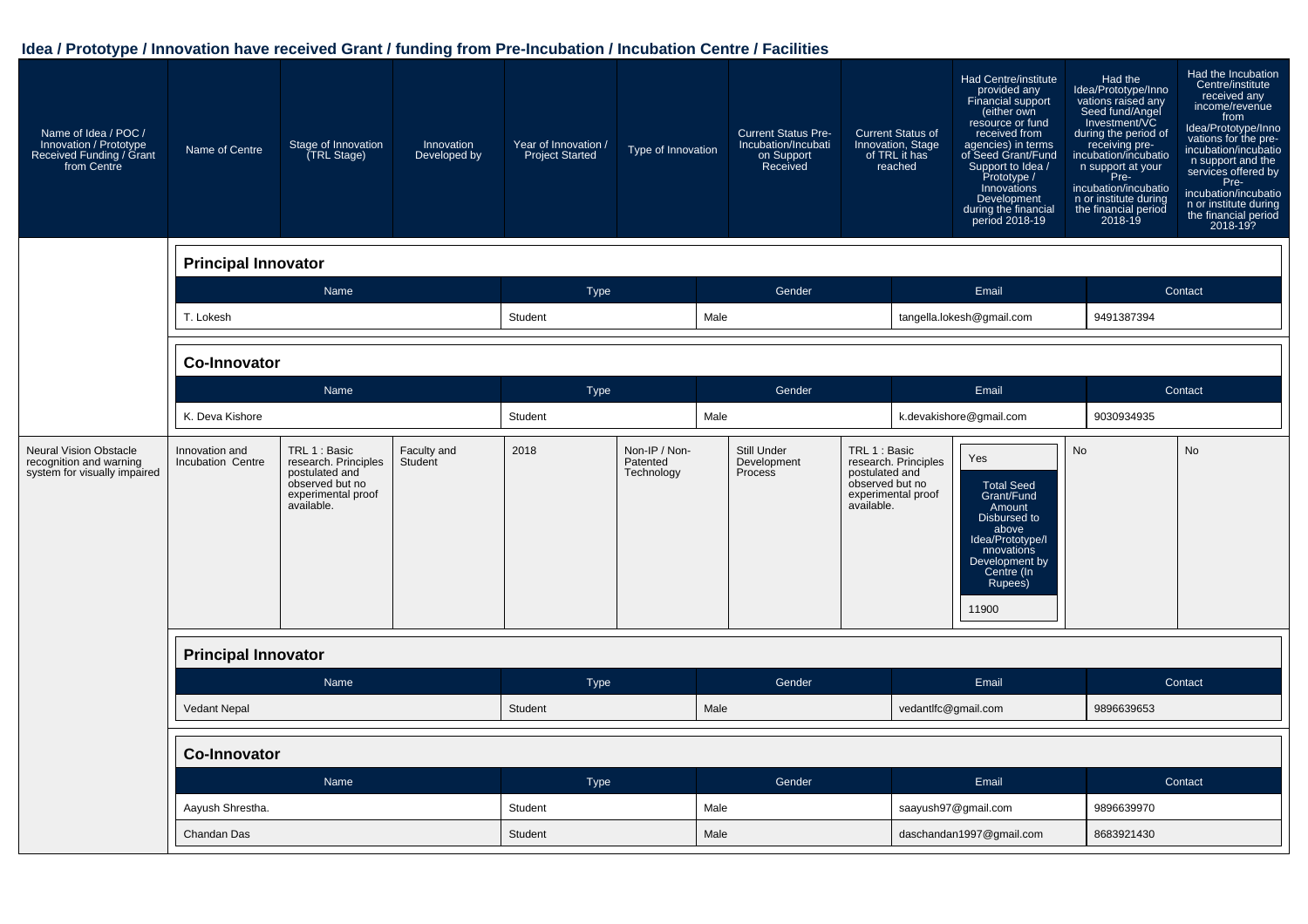#### **Idea / Prototype / Innovation have received Grant / funding from Pre-Incubation / Incubation Centre / Facilities**

| Name of Idea / POC /<br>Innovation / Prototype<br>Received Funding / Grant<br>from Centre | Name of Centre                      | Stage of Innovation<br>(TRL Stage)                                                                             | Innovation<br>Developed by | Year of Innovation /<br><b>Project Started</b> | Type of Innovation                      | <b>Current Status Pre-</b><br>Incubation/Incubati<br>on Support<br>Received | <b>Current Status of</b><br>Innovation, Stage<br>of TRL it has<br>reached                                      | Had Centre/institute<br>provided any<br>Financial support<br>(either own<br>resource or fund<br>received from<br>agencies) in terms<br>of Seed Grant/Fund<br>Support to Idea /<br>Prototype /<br>Innovations<br>Development<br>during the financial<br>period 2018-19 | Had the<br>Idea/Prototype/Inno<br>vations raised any<br>Seed fund/Angel<br>Investment/VC<br>during the period of<br>receiving pre-<br>incubation/incubatio<br>n support at your<br>Pre-<br>incubation/incubatio<br>n or institute during<br>the financial period<br>2018-19 | Had the Incubation<br>Centre/institute<br>received any<br>income/revenue<br>from<br>Idea/Prototype/Inno<br>vations for the pre-<br>incubation/incubatio<br>n support and the<br>services offered by<br>Pre-<br>incubation/incubatio<br>n or institute during<br>the financial period<br>$2018 - 19?$ |
|-------------------------------------------------------------------------------------------|-------------------------------------|----------------------------------------------------------------------------------------------------------------|----------------------------|------------------------------------------------|-----------------------------------------|-----------------------------------------------------------------------------|----------------------------------------------------------------------------------------------------------------|-----------------------------------------------------------------------------------------------------------------------------------------------------------------------------------------------------------------------------------------------------------------------|-----------------------------------------------------------------------------------------------------------------------------------------------------------------------------------------------------------------------------------------------------------------------------|------------------------------------------------------------------------------------------------------------------------------------------------------------------------------------------------------------------------------------------------------------------------------------------------------|
| <b>RADAR on Roads</b>                                                                     | Innovation and<br>Incubation Centre | TRL 1 : Basic<br>research. Principles<br>postulated and<br>observed but no<br>experimental proof<br>available. | Faculty and<br>Student     | 2018                                           | Non-IP / Non-<br>Patented<br>Technology | Still Under<br>Development<br>Process                                       | TRL 1 : Basic<br>research. Principles<br>postulated and<br>observed but no<br>experimental proof<br>available. | Yes<br><b>Total Seed</b><br>Grant/Fund<br>Amount<br>Disbursed to<br>above<br>Idea/Prototype/I<br>nnovations<br>Development by<br>Centre (In<br>Rupees)<br>9200                                                                                                        | <b>No</b>                                                                                                                                                                                                                                                                   | <b>No</b>                                                                                                                                                                                                                                                                                            |
|                                                                                           | <b>Principal Innovator</b>          |                                                                                                                |                            |                                                |                                         |                                                                             |                                                                                                                |                                                                                                                                                                                                                                                                       |                                                                                                                                                                                                                                                                             |                                                                                                                                                                                                                                                                                                      |
|                                                                                           |                                     | Name                                                                                                           |                            | <b>Type</b>                                    |                                         | Gender                                                                      |                                                                                                                | Email                                                                                                                                                                                                                                                                 |                                                                                                                                                                                                                                                                             | Contact                                                                                                                                                                                                                                                                                              |
|                                                                                           | Suvrat Mishra                       |                                                                                                                |                            | Student                                        | Male                                    |                                                                             |                                                                                                                | khannaarpit97@gmail.com                                                                                                                                                                                                                                               | 8222061456                                                                                                                                                                                                                                                                  |                                                                                                                                                                                                                                                                                                      |
|                                                                                           | <b>Co-Innovator</b>                 |                                                                                                                |                            |                                                |                                         |                                                                             |                                                                                                                |                                                                                                                                                                                                                                                                       |                                                                                                                                                                                                                                                                             |                                                                                                                                                                                                                                                                                                      |
|                                                                                           |                                     | Name                                                                                                           |                            | <b>Type</b>                                    |                                         | Gender                                                                      |                                                                                                                | Email                                                                                                                                                                                                                                                                 |                                                                                                                                                                                                                                                                             | Contact                                                                                                                                                                                                                                                                                              |
|                                                                                           | Arpit Khanna                        |                                                                                                                |                            | Student                                        | Male                                    |                                                                             |                                                                                                                | khannaarpit97@gmail.com                                                                                                                                                                                                                                               | 7355728965                                                                                                                                                                                                                                                                  |                                                                                                                                                                                                                                                                                                      |
| Develop of S W Application<br>for Students feedback                                       | Innovation and<br>Incubation Centre | TRL 1 : Basic<br>research. Principles<br>postulated and<br>observed but no<br>experimental proof<br>available. | Faculty and<br>Student     | 2018                                           | Non-IP / Non-<br>Patented<br>Technology | Still Under<br>Development<br>Process                                       | TRL 1 : Basic<br>research. Principles<br>postulated and<br>observed but no<br>experimental proof<br>available. | Yes<br><b>Total Seed</b><br>Grant/Fund<br>Amount<br>Disbursed to<br>above<br>Idea/Prototype/I<br>nnovations<br>Development by<br>Centre (In<br>Rupees)                                                                                                                | <b>No</b>                                                                                                                                                                                                                                                                   | <b>No</b>                                                                                                                                                                                                                                                                                            |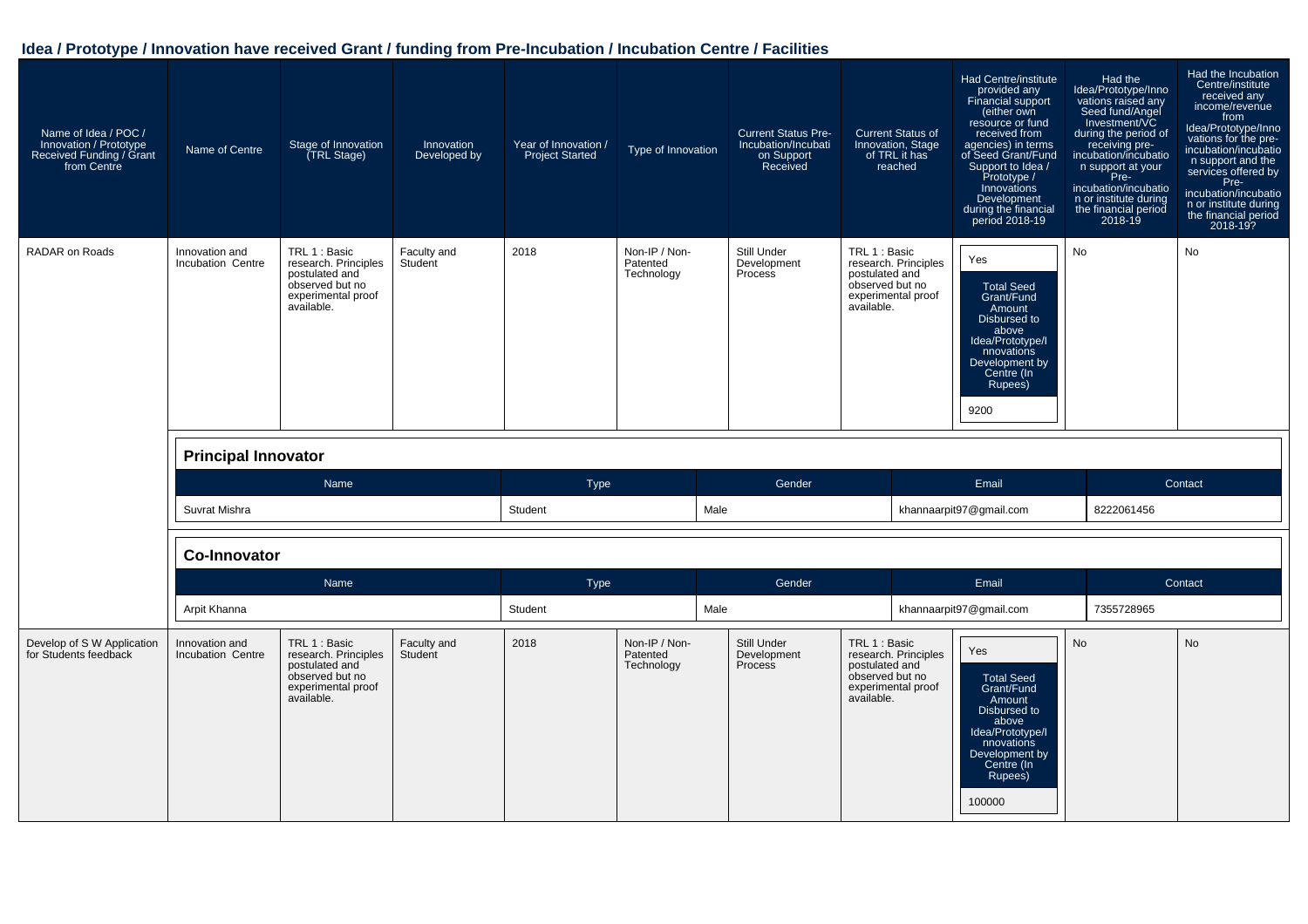#### **Idea / Prototype / Innovation have received Grant / funding from Pre-Incubation / Incubation Centre / Facilities**

| Name of Idea / POC /<br>Innovation / Prototype<br>Received Funding / Grant<br>from Centre | Name of Centre                      | Stage of Innovation<br>(TRL Stage)                                                                             | Innovation<br>Developed by | Year of Innovation /<br><b>Project Started</b> | Type of Innovation                      |      | <b>Current Status Pre-</b><br>Incubation/Incubati<br>on Support<br>Received |                                                                  | <b>Current Status of</b><br>Innovation, Stage<br>of TRL it has<br>reached | Had Centre/institute<br>provided any<br>Financial support<br>(either own<br>resource or fund<br>received from<br>agencies) in terms<br>of Seed Grant/Fund<br>Support to Idea /<br>Prototype /<br>Innovations<br>Development<br>during the financial<br>period 2018-19 | Had the<br>Idea/Prototype/Inno<br>vations raised any<br>Seed fund/Angel<br>Investment/VC<br>during the period of<br>receiving pre-<br>incubation/incubatio<br>n support at your<br>Pre-<br>incubation/incubatio<br>n or institute during<br>the financial period<br>2018-19 | Had the Incubation<br>Centre/institute<br>received any<br>income/revenue<br>from<br>Idea/Prototype/Inno<br>vations for the pre-<br>incubation/incubatio<br>n support and the<br>services offered by<br>Pre-<br>incubation/incubatio<br>n or institute during<br>the financial period<br>2018-19? |
|-------------------------------------------------------------------------------------------|-------------------------------------|----------------------------------------------------------------------------------------------------------------|----------------------------|------------------------------------------------|-----------------------------------------|------|-----------------------------------------------------------------------------|------------------------------------------------------------------|---------------------------------------------------------------------------|-----------------------------------------------------------------------------------------------------------------------------------------------------------------------------------------------------------------------------------------------------------------------|-----------------------------------------------------------------------------------------------------------------------------------------------------------------------------------------------------------------------------------------------------------------------------|--------------------------------------------------------------------------------------------------------------------------------------------------------------------------------------------------------------------------------------------------------------------------------------------------|
|                                                                                           | <b>Principal Innovator</b>          |                                                                                                                |                            |                                                |                                         |      |                                                                             |                                                                  |                                                                           |                                                                                                                                                                                                                                                                       |                                                                                                                                                                                                                                                                             |                                                                                                                                                                                                                                                                                                  |
|                                                                                           |                                     | Name                                                                                                           |                            | <b>Type</b>                                    |                                         |      | Gender                                                                      |                                                                  |                                                                           | Email                                                                                                                                                                                                                                                                 |                                                                                                                                                                                                                                                                             | Contact                                                                                                                                                                                                                                                                                          |
|                                                                                           | AmanGoyal                           |                                                                                                                |                            | Student                                        |                                         | Male |                                                                             |                                                                  |                                                                           | aman.goyal1099@gmail.com                                                                                                                                                                                                                                              | 9057532962                                                                                                                                                                                                                                                                  |                                                                                                                                                                                                                                                                                                  |
|                                                                                           | <b>Co-Innovator</b>                 |                                                                                                                |                            |                                                |                                         |      |                                                                             |                                                                  |                                                                           |                                                                                                                                                                                                                                                                       |                                                                                                                                                                                                                                                                             |                                                                                                                                                                                                                                                                                                  |
|                                                                                           |                                     | Name                                                                                                           |                            | <b>Type</b>                                    |                                         |      | Gender                                                                      |                                                                  |                                                                           | Email                                                                                                                                                                                                                                                                 |                                                                                                                                                                                                                                                                             | Contact                                                                                                                                                                                                                                                                                          |
|                                                                                           | <b>Ritik Goyal</b>                  |                                                                                                                |                            | Student                                        |                                         | Male |                                                                             |                                                                  |                                                                           | ritikgoyal189@gmail.com                                                                                                                                                                                                                                               | 7404448484                                                                                                                                                                                                                                                                  |                                                                                                                                                                                                                                                                                                  |
| Project on IoT based Smart<br>City Project                                                | Innovation and<br>Incubation Centre | TRL 1 : Basic<br>research. Principles<br>postulated and<br>observed but no<br>experimental proof<br>available. | Faculty and<br>Student     | 2018                                           | Non-IP / Non-<br>Patented<br>Technology |      | Still Under<br>Development<br>Process                                       | TRL 1 : Basic<br>postulated and<br>observed but no<br>available. | research. Principles<br>experimental proof                                | Yes<br><b>Total Seed</b><br>Grant/Fund<br>Amount<br>Disbursed to<br>above<br>Idea/Prototype/I<br>nnovations<br>Development by<br>Centre (In<br>Rupees)<br>6174                                                                                                        | No                                                                                                                                                                                                                                                                          | No                                                                                                                                                                                                                                                                                               |
|                                                                                           | <b>Principal Innovator</b>          |                                                                                                                |                            |                                                |                                         |      |                                                                             |                                                                  |                                                                           |                                                                                                                                                                                                                                                                       |                                                                                                                                                                                                                                                                             |                                                                                                                                                                                                                                                                                                  |
|                                                                                           |                                     | Name                                                                                                           |                            | Type                                           |                                         |      | Gender                                                                      |                                                                  |                                                                           | Email                                                                                                                                                                                                                                                                 |                                                                                                                                                                                                                                                                             | Contact                                                                                                                                                                                                                                                                                          |
|                                                                                           | Anand Pratap Singh                  |                                                                                                                |                            | Student                                        |                                         | Male |                                                                             |                                                                  |                                                                           | anand 31811115@nitkkr.ac.in                                                                                                                                                                                                                                           | 9304366856                                                                                                                                                                                                                                                                  |                                                                                                                                                                                                                                                                                                  |
|                                                                                           | <b>Co-Innovator</b>                 |                                                                                                                |                            |                                                |                                         |      |                                                                             |                                                                  |                                                                           |                                                                                                                                                                                                                                                                       |                                                                                                                                                                                                                                                                             |                                                                                                                                                                                                                                                                                                  |
|                                                                                           |                                     | Name                                                                                                           |                            | <b>Type</b>                                    |                                         |      | Gender                                                                      |                                                                  |                                                                           | Email                                                                                                                                                                                                                                                                 |                                                                                                                                                                                                                                                                             | Contact                                                                                                                                                                                                                                                                                          |
|                                                                                           | Arghya Biswas                       |                                                                                                                |                            | Student                                        |                                         | Male |                                                                             |                                                                  |                                                                           | arghya_31811102@nitkkr.ac.in                                                                                                                                                                                                                                          | 7797556557                                                                                                                                                                                                                                                                  |                                                                                                                                                                                                                                                                                                  |

#### **Start-ups have received Grant / funding from Pre-Incubation / Incubation Centre / Facilities**

**No Data Flled!**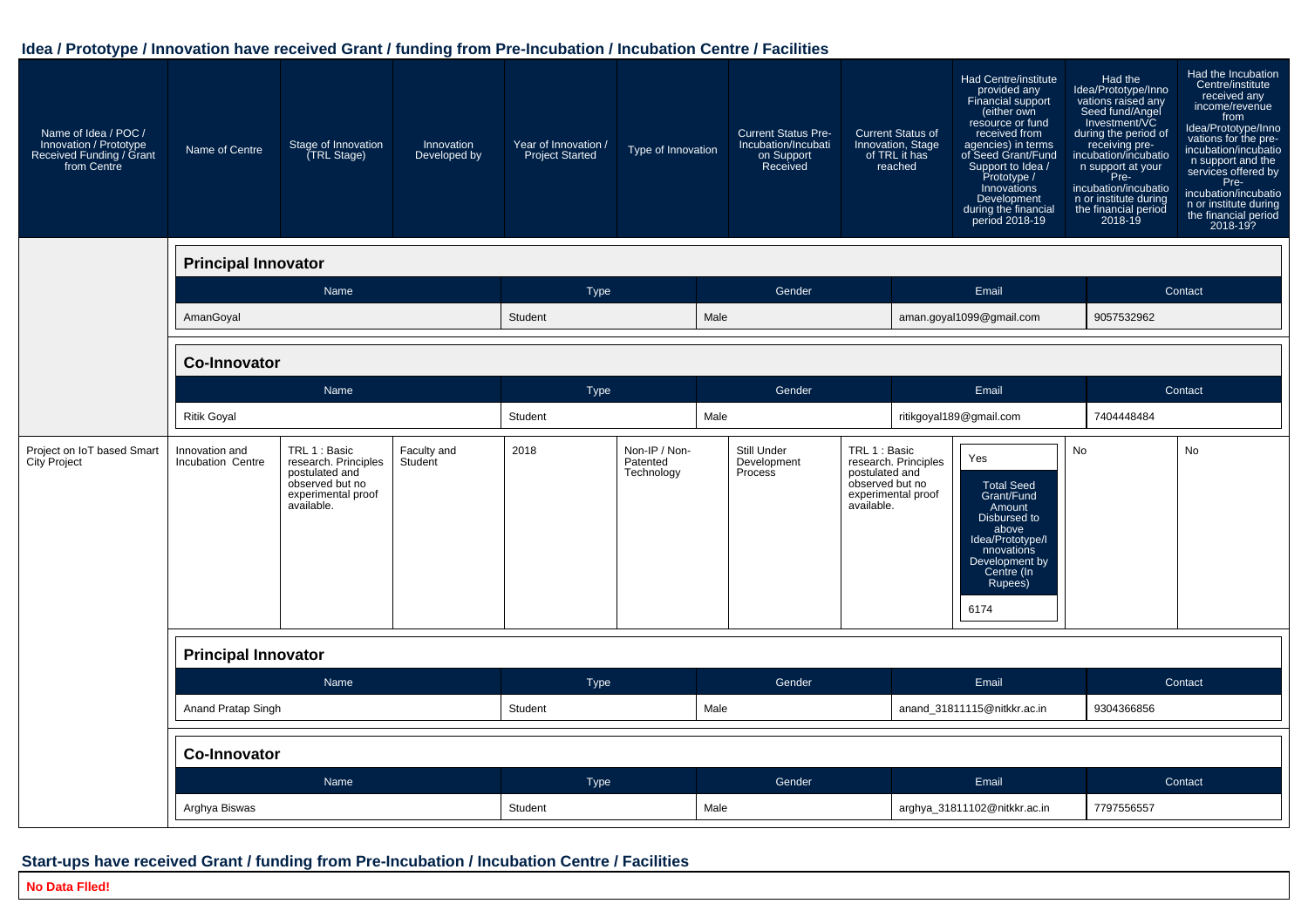#### **Co-Incubation Partnership**

#### **No Data Flled!**

#### **Technology Commercialization / Transfer**

| Name of Technology<br>// Licenced / Transferred<br>Commercialized | Technology<br>Type        | Type of<br>Transfer                  | Patent / Licence Number | Patent / Licence Holder                                                                       |                                         | Centre / Department<br>of Origin of Licence | Licence Transferred to                                                        |                                               | Had institute spent expenses either<br>from own resource/received fund to<br>organise the<br>program/activity/event? | <b>Total Annual</b><br>Income Received<br>from Technology<br>Transfer/Licensing<br>(In Rupees) |
|-------------------------------------------------------------------|---------------------------|--------------------------------------|-------------------------|-----------------------------------------------------------------------------------------------|-----------------------------------------|---------------------------------------------|-------------------------------------------------------------------------------|-----------------------------------------------|----------------------------------------------------------------------------------------------------------------------|------------------------------------------------------------------------------------------------|
| Design and Fabrication of<br>Solar Thermal Cooking<br>System      | IP/Patented<br>Technology | Licensing with<br>Royalty<br>Sharing | 201911029522            | Avadhesh<br>Patent/Licence<br>Holder name<br>Yadav<br>(Institute Co-<br>ownership is<br>Must) | Mechanical<br>Engineering<br>Department | Licence<br>Transferred to                   | Industry                                                                      | Yes                                           | 250000                                                                                                               |                                                                                                |
|                                                                   |                           |                                      |                         |                                                                                               |                                         |                                             | Name of<br>Industry/Start-<br>up/Agency<br>Received<br>License/Techno<br>logy | Accurate<br>Industrial                        |                                                                                                                      |                                                                                                |
|                                                                   |                           |                                      |                         | Contact number<br>of license<br>holder                                                        | 9896103634                              |                                             |                                                                               | Controls<br>Private<br>Limited                |                                                                                                                      |                                                                                                |
|                                                                   |                           |                                      |                         | Email of<br>Licence holder                                                                    | avadheshyad<br>ava@nitkkr.a<br>c.in     |                                             | Address of<br>Agency                                                          | Pune                                          |                                                                                                                      |                                                                                                |
|                                                                   |                           |                                      |                         | Gender                                                                                        | Male                                    |                                             | Contact<br>Number of<br>Agency                                                | 8308063131                                    |                                                                                                                      |                                                                                                |
|                                                                   |                           |                                      |                         |                                                                                               |                                         |                                             | Email of<br>Agency                                                            | marking@ac<br>curateindustri<br>alcontrols.in |                                                                                                                      |                                                                                                |